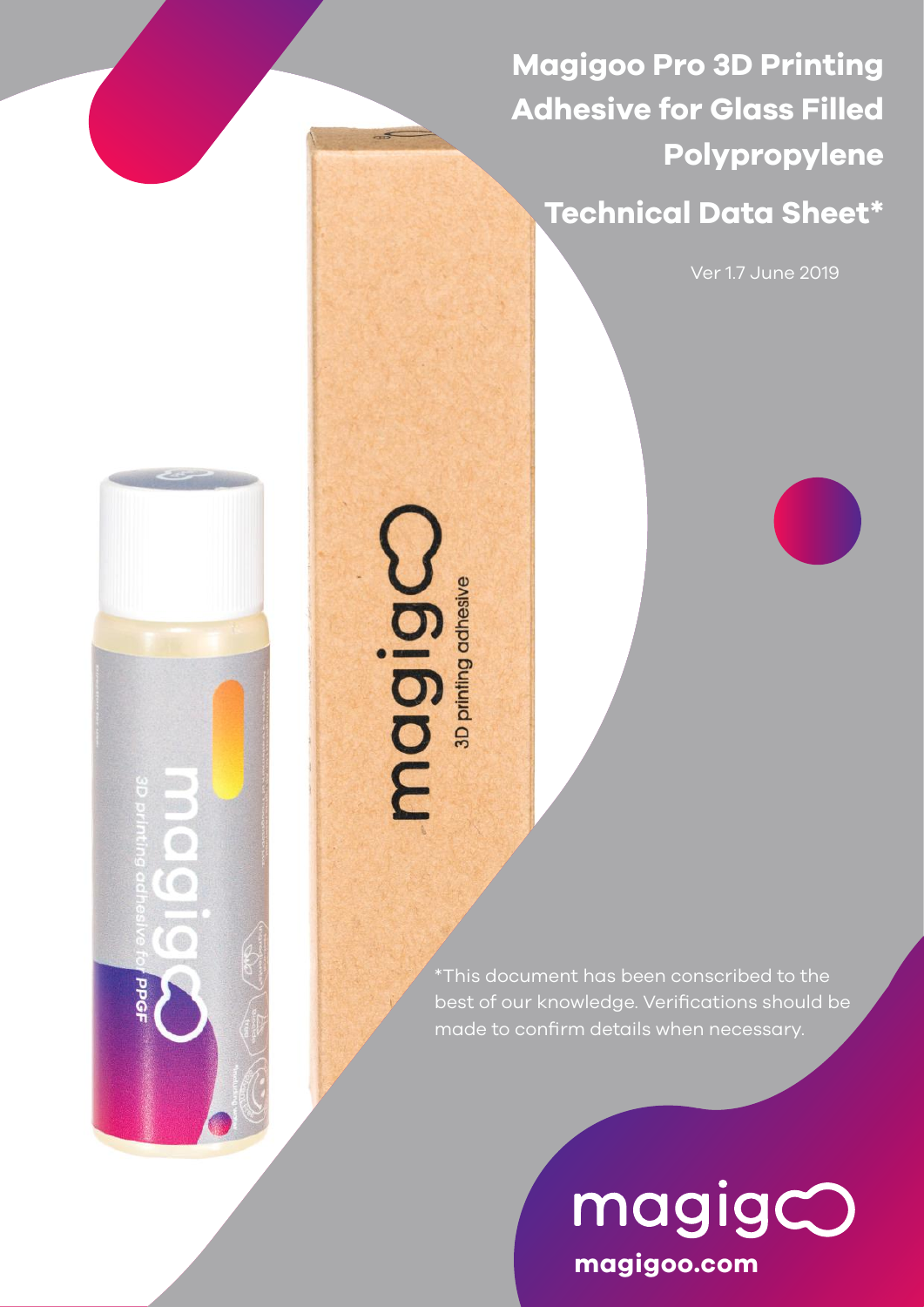## $mag$ ig $<$

## **Description:**

MAGIGOO® - Glass filled Polypropylene (Magigoo-PPGF), is an all-in-one 3D printing adhesive that offers strong adhesion platform for glass filled polypropylene based filaments. Magigoo - PPGF is an easy to use 3D printing adhesive designed to reduce warping in FDM/FFF 3D printer. Warping, among other factors, is caused by the differential cooling of a print during a 3D printing process. For printing repeatability and reliability a sure adhesion method such as Magigoo - PPGF is needed

#### **Technical specifications:**

- **Appearance:** milky white liquid
- **Consistency:** low-med viscosity
- **Solvent:** water

#### **Intended use:**

To be used on FDM/FFF 3D printers with a heated bed on glass surfaces. Also works when applied on sheets e.g. Kapton, PEI and similar. To be used with glass filled polypropylene plastics.

#### **Properties:**

Magigoo-PPGF acts as a thermally activated interfacial layer, allowing for better interactions, both at the micro and molecular level, between the printing bed and the printing materials. It is generally recommended to print according to the printing temperatures recommended by the filament supplier. The printing conditions vary between one printer and another.

To find the best temperature one could start from the lower end of the recommended settings and increase the bed temperature in 5 °C increments. This should be done with standardised calibration prints.

Additionally Magigoo – PPGF, is temperature sensitive, in that it will reduce its adhesive properties upon cooling. Different printers, print surfaces or filaments will have slightly different release conditions.

The best and most reliable performance is achieved when Magigoo PPGF is applied generously. Furthermore cleaning and re-applying between prints is recommended since the integrity of the adhesive layer is compromised on print removal.

info@magigoo.com www.magigoo.com

1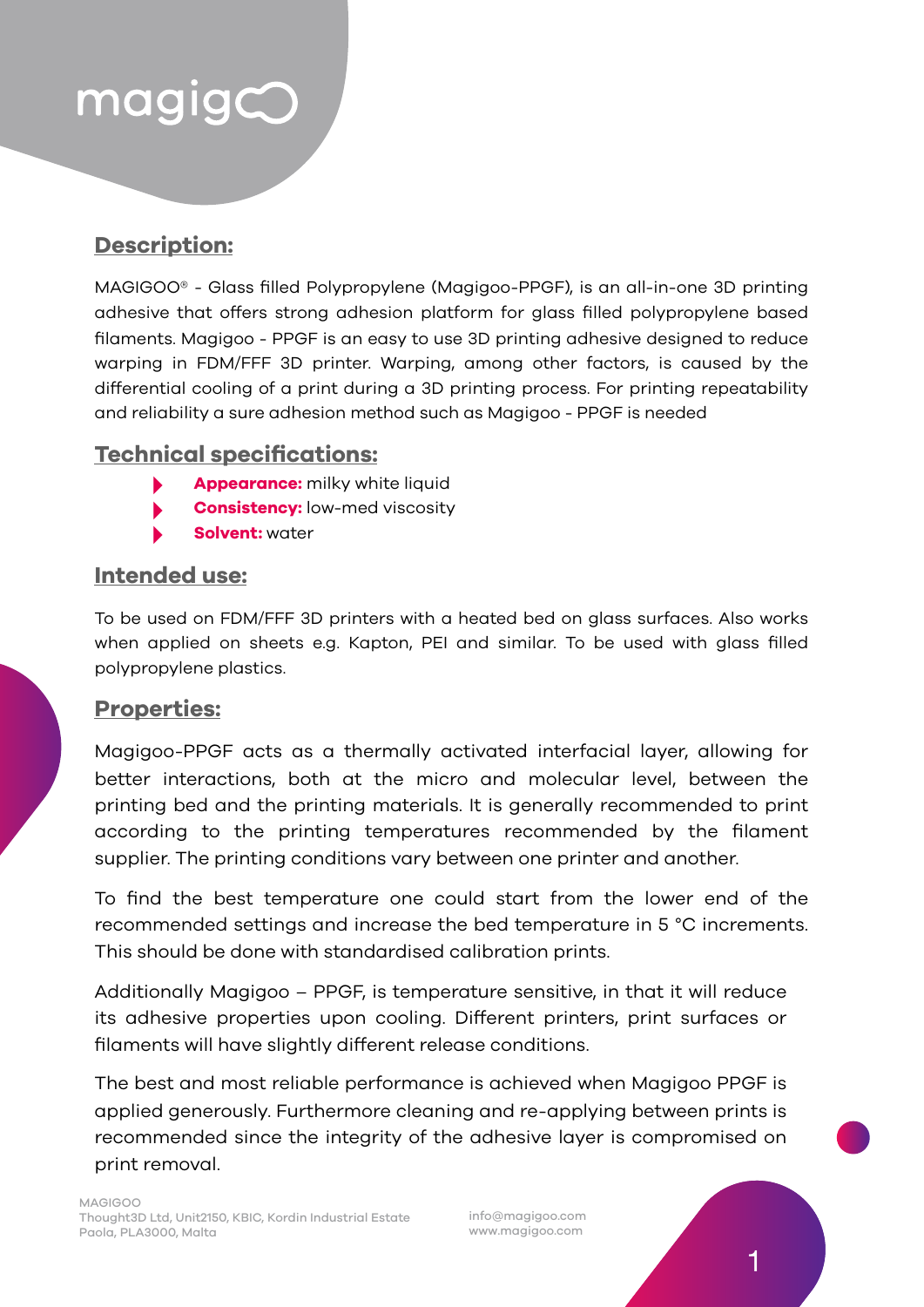

## **Storage and Handling:**

Magigoo – PPGF should be stored in a cool dry place away from direct sunlight. After use Magigoo - PPGF should be stored in an upright position and with **the cap on**.

Excess adhesive on the nib can cause the applicator adhering to the cap. To prevent this, make sure no excess Magigoo - PPGF remains on the rim of the applicator after use.

#### **Known Hazards:**

Causes serious eye damage Wash hands and exposed skin thoroughly after handling. Wear protective gloves.

Incompatible materials: Iron, Copper, Zinc.

Please refer to the SDS for full safety information.

### **Recommended print settings on the Ultimaker S5**

The table below shows the modified settings for XSTRAND™ GF30-PP by Owens Corning on Ultimaker S5.

| <b>Setting</b>                                 | <b>Modified Value</b> |
|------------------------------------------------|-----------------------|
| Bed temperature initial layer<br>$(^{\circ}C)$ | 100                   |
| Bed temperature default (°C)                   | 20                    |
| Brim width (mm)*                               | 20                    |

**\*We strongly recommend that a single layer 20 mm brim is used with this adhesive for GF30PP filament for optimum results and minimal warping.**

info@magigoo.com www.magigoo.com